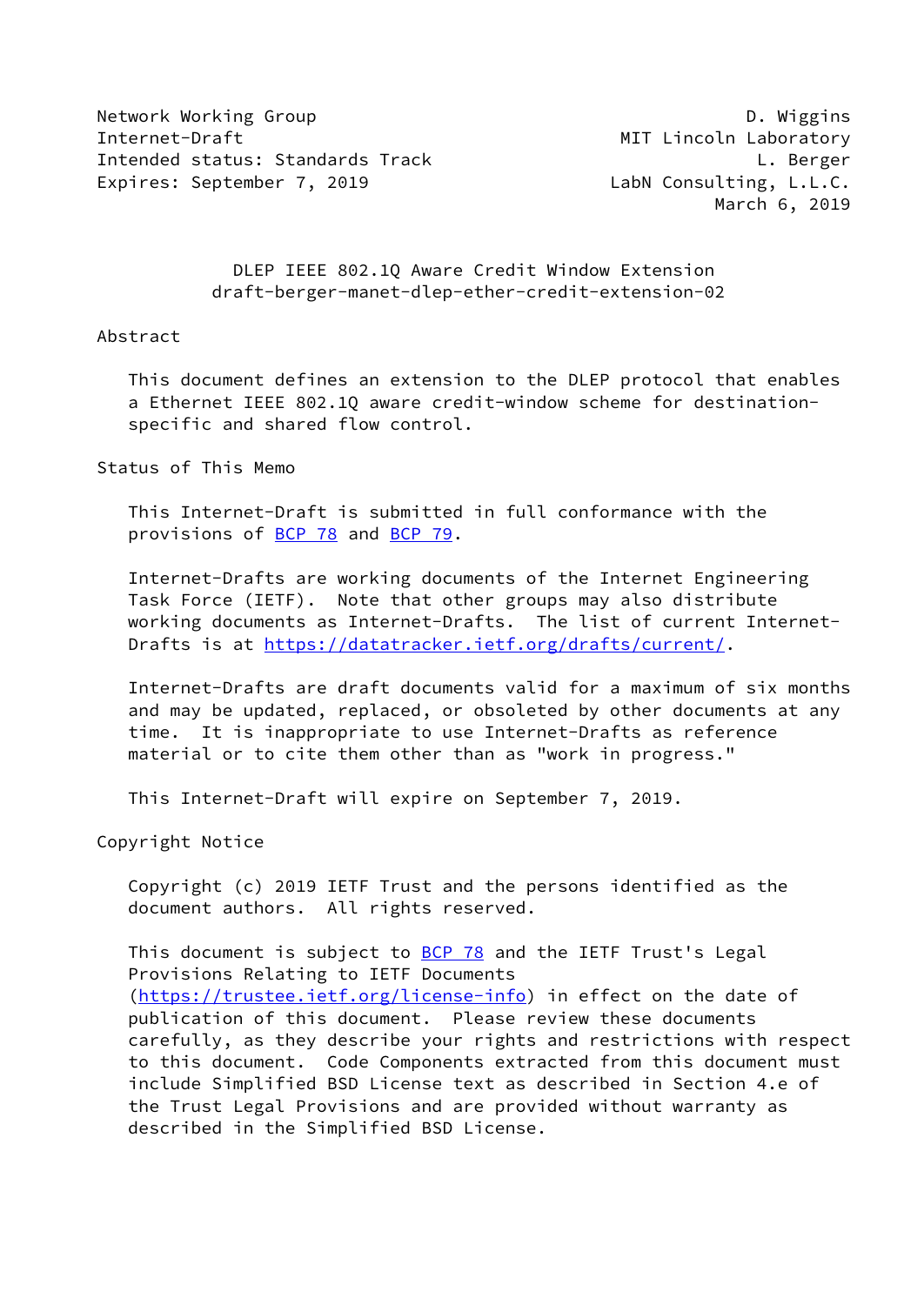<span id="page-1-1"></span>

| Internet-Draft |  | DLEP Ethernet Credit Extension | March 2019 |  |
|----------------|--|--------------------------------|------------|--|
|                |  |                                |            |  |

### Table of Contents

| 2. Extension Usage and Identification $\cdots$ 3 |                 |
|--------------------------------------------------|-----------------|
| Management Considerations 3<br>3.                |                 |
| 4.                                               |                 |
|                                                  |                 |
|                                                  |                 |
|                                                  |                 |
| 6.1. Normative References 5                      |                 |
| 6.2. Informative References 5                    |                 |
|                                                  | 6               |
|                                                  | $6\overline{6}$ |

# <span id="page-1-0"></span>[1](#page-1-0). Introduction

The Dynamic Link Exchange Protocol (DLEP) is defined in [\[RFC8175](https://datatracker.ietf.org/doc/pdf/rfc8175)]. It provides the exchange of link related control information between DLEP peers. DLEP peers are comprised of a modem and a router. DLEP defines a base set of mechanisms as well as support for possible extensions. This document defines one such extension.

 The base DLEP specification does not include any flow control capability. There are various flow control techniques theoretically possible with DLEP. This document defines a DLEP extension which provides an Ethernet-based flow control mechanism for traffic sent from a router to a modem. Flow control is provided using one or more logical "Credit Windows", each of which will typically be supported by an associated virtual or physical queue. Traffic sent by a router will use traffic flow classification information provided by the modem to identify which traffic is associated with each credit window. Credit windows may be shared or dedicated on a per flow basis. See [\[I-D.ietf-manet-dlep-da-credit-extension](#page-5-3)] for a DiffServbased version of credit window flow control.

 This document uses the traffic classification and credit window control mechanisms defined in

[\[I-D.ietf-manet-dlep-traffic-classification\]](#page-4-5) and [\[I-D.ietf-manet-dlep-credit-flow-control](#page-4-6)] to provided credit window based flow control based on on DLEP destination and Ethernet VLANs and Priority Code Points. Ethernet Priority Code Point support is defined as part of the IEEE 802.1Q  $[IEEE.802.10 2014]$  tag format and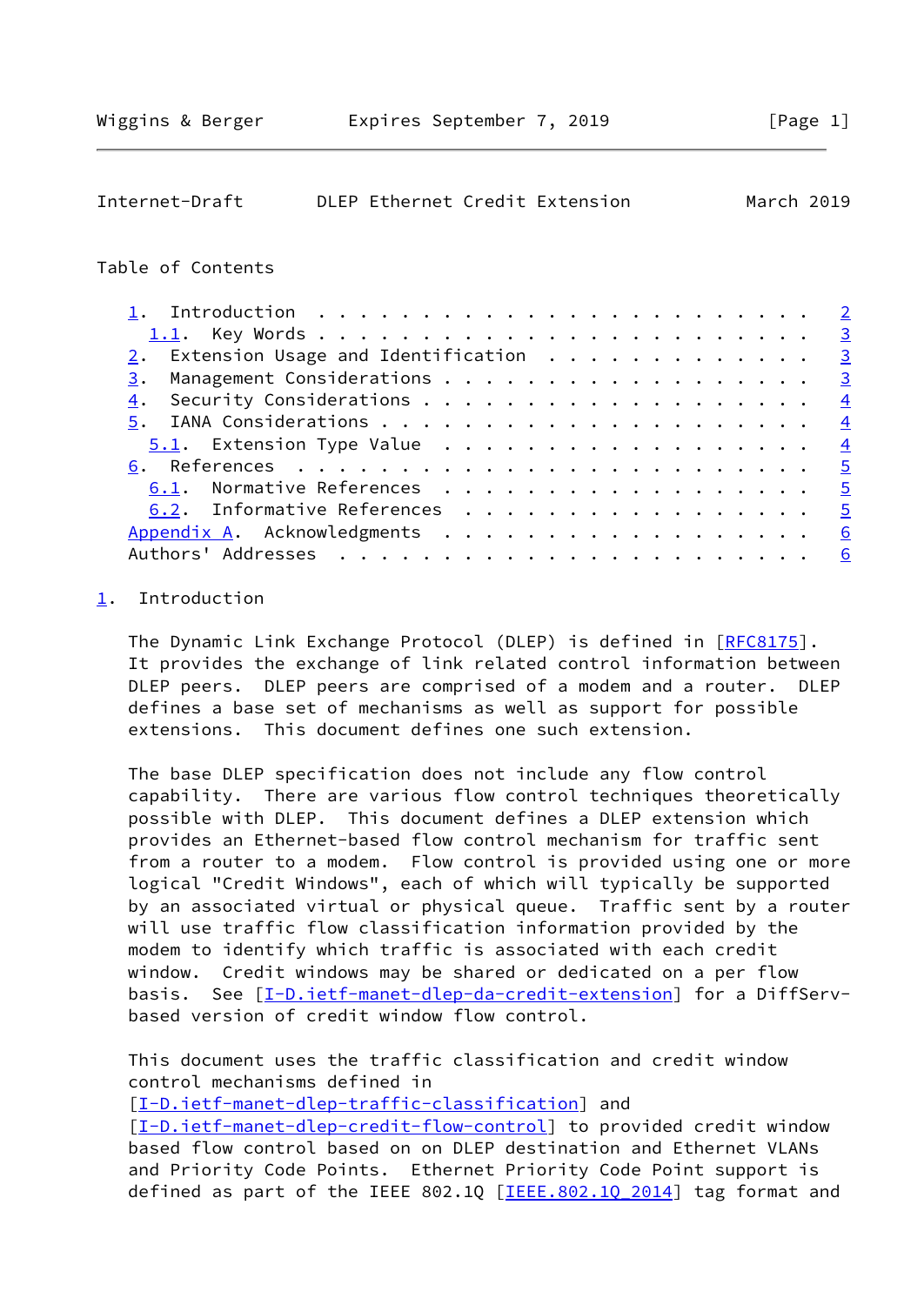includes a 3 bit "PCP" field. The tag format also includes a 12 bit VLAN identifier (VID) field. The defined mechanism allows for credit windows to be shared across traffic sent to multiple DLEP destinations VLANs, and PCPs, or used exclusively for traffic sent to

| Wiggins & Berger | Expires September 7, 2019 | [Page 2] |
|------------------|---------------------------|----------|
|                  |                           |          |

<span id="page-2-1"></span>Internet-Draft DLEP Ethernet Credit Extension March 2019

 a particular destination and/or VLAN and/or PCP. The extension also supports the "wildcard" matching of any PCP or VID.

 The extension defined in this document is referred to as "IEEE 802.1Q Aware Credit Window" or, more simply, the "Ethernet Credit" extension. The reader should be familiar with both the traffic classification and credit window control mechanisms defined in [\[I-D.ietf-manet-dlep-traffic-classification\]](#page-4-5) and [\[I-D.ietf-manet-dlep-credit-flow-control](#page-4-6)].

This document defines a new DLEP Extension Type Value in [Section 2](#page-2-2) which is used to indicate support for the extension.

#### <span id="page-2-0"></span>[1.1](#page-2-0). Key Words

 The key words "MUST", "MUST NOT", "REQUIRED", "SHALL", "SHALL NOT", "SHOULD", "SHOULD NOT", "RECOMMENDED", "NOT RECOMMENDED", "MAY", and "OPTIONAL" in this document are to be interpreted as described in [BCP](https://datatracker.ietf.org/doc/pdf/bcp14) [14](https://datatracker.ietf.org/doc/pdf/bcp14) [[RFC2119\]](https://datatracker.ietf.org/doc/pdf/rfc2119) [\[RFC8174](https://datatracker.ietf.org/doc/pdf/rfc8174)] when, and only when, they appear in all capitals, as shown here.

<span id="page-2-2"></span>[2](#page-2-2). Extension Usage and Identification

 The extension defined in this document is composed of the mechanisms and processing defined in

[\[I-D.ietf-manet-dlep-traffic-classification\]](#page-4-5) and

[\[I-D.ietf-manet-dlep-credit-flow-control](#page-4-6)]. To indicate that the IEEE 802.1Q Aware Credit Window Extension is to be used, an implementation MUST include the IEEE 802.1Q Aware Credit Window Type Value in the Extensions Supported Data Item. The Extensions Supported Data Item is sent and processed according to [[RFC8175\]](https://datatracker.ietf.org/doc/pdf/rfc8175). Any implementation that indicates use of the IEEE 802.1Q Aware Credit Window Extension MUST support all Messages, Data Items, the Ethernet Traffic Classification Sub Data Item, and all related processing defined in [\[I-D.ietf-manet-dlep-traffic-classification\]](#page-4-5) and [\[I-D.ietf-manet-dlep-credit-flow-control](#page-4-6)].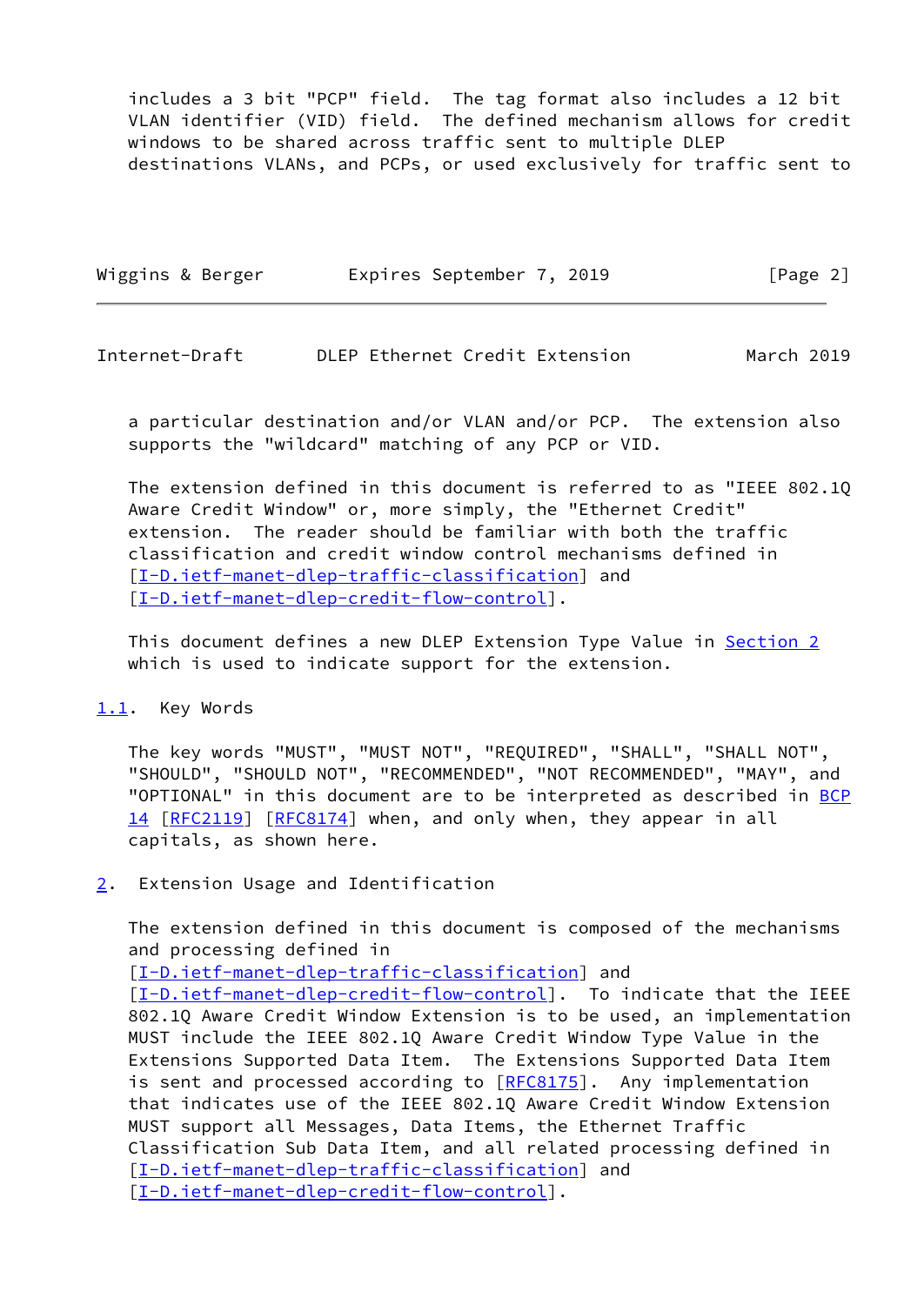The IEEE 802.1Q Aware Credit Window Extension Type Value is TBA1, see [Section 5](#page-4-0).

<span id="page-3-0"></span>[3](#page-3-0). Management Considerations

 This section provides several network management guidelines to implementations supporting the IEEE 802.1Q Aware Credit Window Extension.

 The use of the extension defined in this document SHOULD be configurable on both modems and routers.

| Wiggins & Berger | Expires September 7, 2019 |  | [Page 3] |
|------------------|---------------------------|--|----------|
|------------------|---------------------------|--|----------|

<span id="page-3-2"></span>Internet-Draft DLEP Ethernet Credit Extension March 2019

 Modems SHOULD support the configuration of PCP to credit window (queue) mapping.

 Modems MAY support the configuration of PCP to credit window (queue) mapping on a per VLAN basis. Note that VID value of zero (0) is used by [[I-D.ietf-manet-dlep-traffic-classification\]](#page-4-5) to indicate that VID is ignored and any VID value is used in traffic classification.

 When VLANs are supported by a modem without support from PCPs, the modem SHOULD support the configuration of VLAN to credit window (queue) mapping.

 Modems MAY support the configuration of the number of credit windows (queues) to advertise to a router.

 Routers may have limits on the number of queues that they can support and, perhaps, even limits in supported credit window combinations, e.g., if per destination queues can even be supported at all. When modem-provided credit window information exceeds the capabilities of a router, the router MAY use a subset of the provided credit windows. Alternatively, a router MAY reset the session and indicate that the extension is not supported. In either case, the mismatch of capabilities SHOULD be reported to the user via normal network management mechanisms, e.g., user interface or error logging.

<span id="page-3-1"></span>[4](#page-3-1). Security Considerations

 This document defines a DLEP extension that uses base DLEP mechanisms and the credit window control and flow mechanisms defined in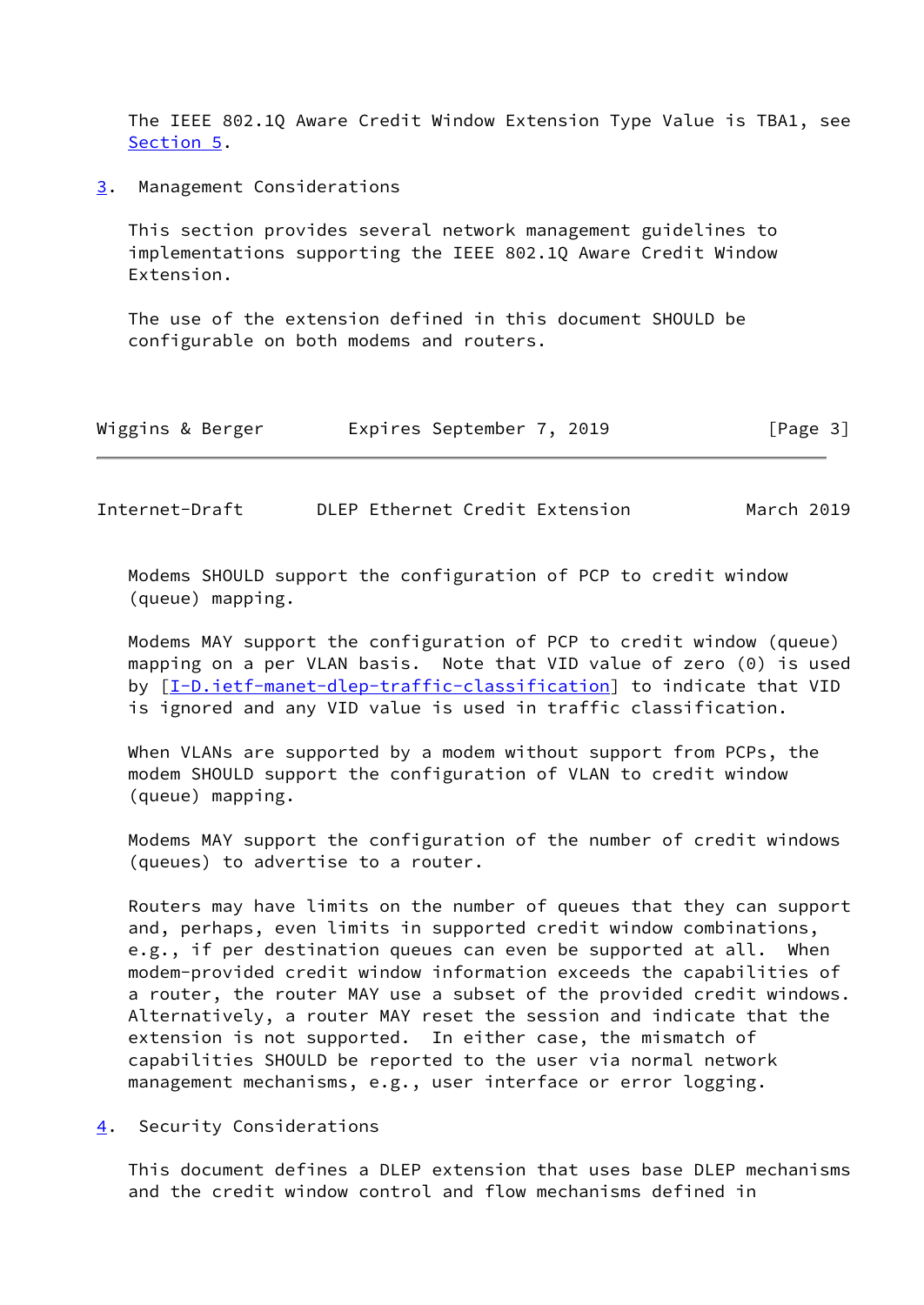[\[I-D.ietf-manet-dlep-traffic-classification\]](#page-4-5) and [\[I-D.ietf-manet-dlep-credit-flow-control](#page-4-6)]. The use of those mechanisms, and the introduction of a new extension, do not inherently introduce any additional threats above those documented in [\[RFC8175](https://datatracker.ietf.org/doc/pdf/rfc8175)]. The approach taken to Security in that document applies equally to the mechanism defined in this document.

<span id="page-4-0"></span>[5](#page-4-0). IANA Considerations

 This document requests one assignment by IANA. All assignments are to registries defined by [\[RFC8175](https://datatracker.ietf.org/doc/pdf/rfc8175)].

<span id="page-4-1"></span>[5.1](#page-4-1). Extension Type Value

 This document requests 1 new assignment to the DLEP Extensions Registry named "Extension Type Values" in the range with the "Specification Required" policy. The requested value is as follows:

| Wiggins & Berger | Expires September 7, 2019 |  | [Page 4] |
|------------------|---------------------------|--|----------|
|------------------|---------------------------|--|----------|

<span id="page-4-3"></span>

| Internet-Draft |  |  |  | DLEP Ethernet Credit Extension |  |
|----------------|--|--|--|--------------------------------|--|
|----------------|--|--|--|--------------------------------|--|

March 2019

| Code   Description                     |
|----------------------------------------|
|                                        |
| TBA1   IEEE 802.1Q Aware Credit Window |
|                                        |

Table 1: Requested Extension Type Value

### <span id="page-4-2"></span>[6](#page-4-2). References

## <span id="page-4-4"></span>[6.1](#page-4-4). Normative References

<span id="page-4-6"></span>[I-D.ietf-manet-dlep-credit-flow-control]

 Cheng, B., Wiggins, D., Berger, L., and S. Ratliff, "DLEP Credit-Based Flow Control Messages and Data Items", [draft](https://datatracker.ietf.org/doc/pdf/draft-ietf-manet-dlep-credit-flow-control-03) [ietf-manet-dlep-credit-flow-control-03](https://datatracker.ietf.org/doc/pdf/draft-ietf-manet-dlep-credit-flow-control-03) (work in progress), August 2018.

<span id="page-4-5"></span> [I-D.ietf-manet-dlep-traffic-classification] Cheng, B., Wiggins, D., and L. Berger, "DLEP Traffic Classification Data Item", August 2018.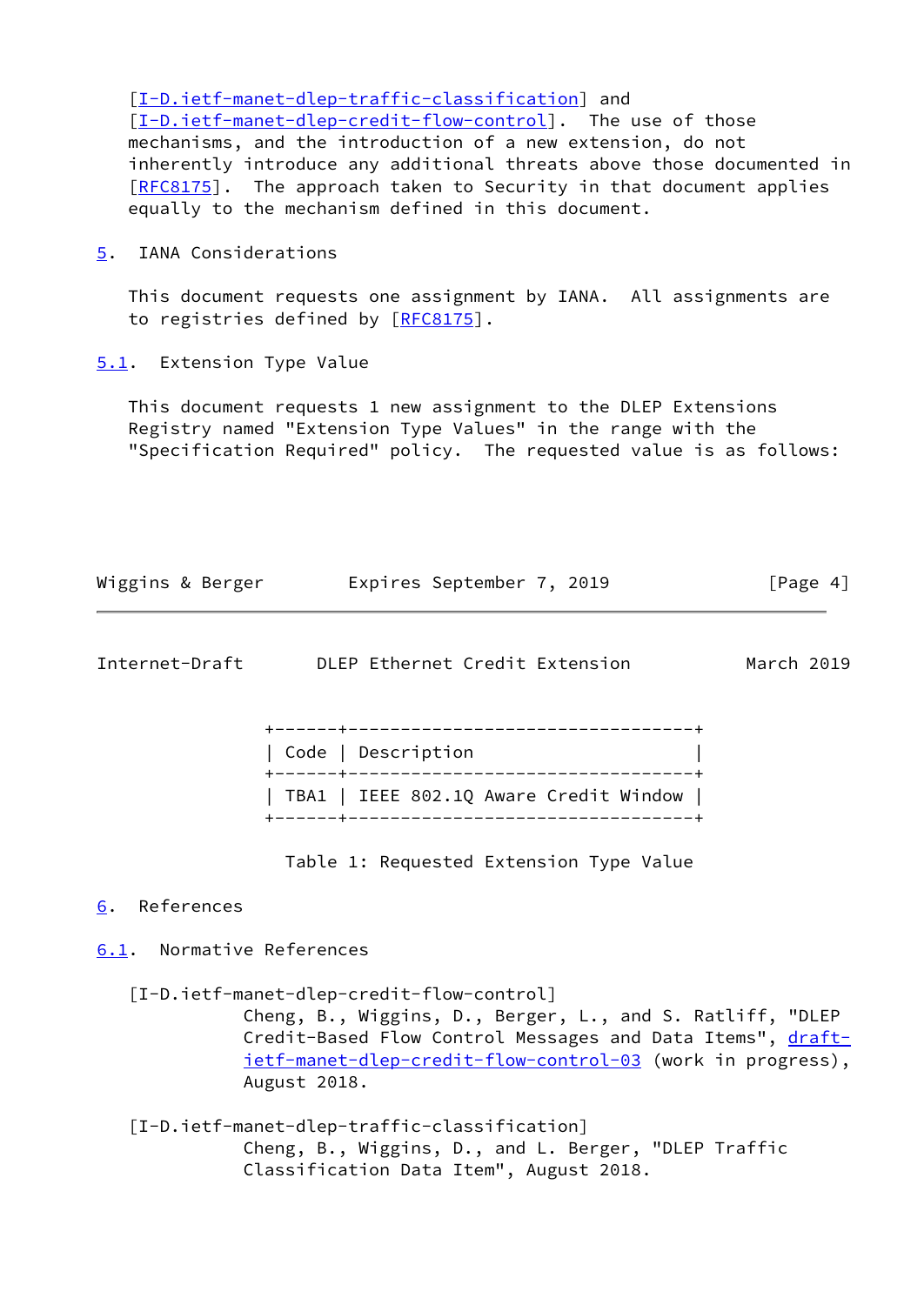<span id="page-5-4"></span>[IEEE.802.1Q\_2014]

 IEEE, "IEEE Standard for Local and metropolitan area networks--Bridges and Bridged Networks", IEEE 802.1Q-2014, DOI 10.1109/ieeestd.2014.6991462, December 2014, <[http://ieeexplore.ieee.org/servlet/](http://ieeexplore.ieee.org/servlet/opac?punumber=6991460) [opac?punumber=6991460>](http://ieeexplore.ieee.org/servlet/opac?punumber=6991460).

- [RFC2119] Bradner, S., "Key words for use in RFCs to Indicate Requirement Levels", [BCP 14](https://datatracker.ietf.org/doc/pdf/bcp14), [RFC 2119](https://datatracker.ietf.org/doc/pdf/rfc2119), DOI 10.17487/RFC2119, March 1997, <[https://www.rfc-editor.org/info/rfc2119>](https://www.rfc-editor.org/info/rfc2119).
- [RFC8174] Leiba, B., "Ambiguity of Uppercase vs Lowercase in [RFC](https://datatracker.ietf.org/doc/pdf/rfc2119) [2119](https://datatracker.ietf.org/doc/pdf/rfc2119) Key Words", [BCP 14](https://datatracker.ietf.org/doc/pdf/bcp14), [RFC 8174,](https://datatracker.ietf.org/doc/pdf/rfc8174) DOI 10.17487/RFC8174, May 2017, [<https://www.rfc-editor.org/info/rfc8174](https://www.rfc-editor.org/info/rfc8174)>.
- [RFC8175] Ratliff, S., Jury, S., Satterwhite, D., Taylor, R., and B. Berry, "Dynamic Link Exchange Protocol (DLEP)", [RFC 8175,](https://datatracker.ietf.org/doc/pdf/rfc8175) DOI 10.17487/RFC8175, June 2017, <[https://www.rfc-editor.org/info/rfc8175>](https://www.rfc-editor.org/info/rfc8175).
- <span id="page-5-0"></span>[6.2](#page-5-0). Informative References

| Wiggins & Berger | Expires September 7, 2019 |  | [Page 5] |
|------------------|---------------------------|--|----------|
|------------------|---------------------------|--|----------|

<span id="page-5-2"></span>Internet-Draft DLEP Ethernet Credit Extension March 2019

<span id="page-5-3"></span>[I-D.ietf-manet-dlep-da-credit-extension]

 Cheng, B., Wiggins, D., and L. Berger, "DLEP DiffServ Aware Credit Window Extension", [draft-ietf-manet-dlep-da](https://datatracker.ietf.org/doc/pdf/draft-ietf-manet-dlep-da-credit-extension-06) [credit-extension-06](https://datatracker.ietf.org/doc/pdf/draft-ietf-manet-dlep-da-credit-extension-06) (work in progress), August 2018.

<span id="page-5-1"></span>[Appendix A.](#page-5-1) Acknowledgments

 The document was motivated by discussions in the MANET working group. Many useful comments were received from contributors to the MANET working group.

Authors' Addresses

 David Wiggins MIT Lincoln Laboratory